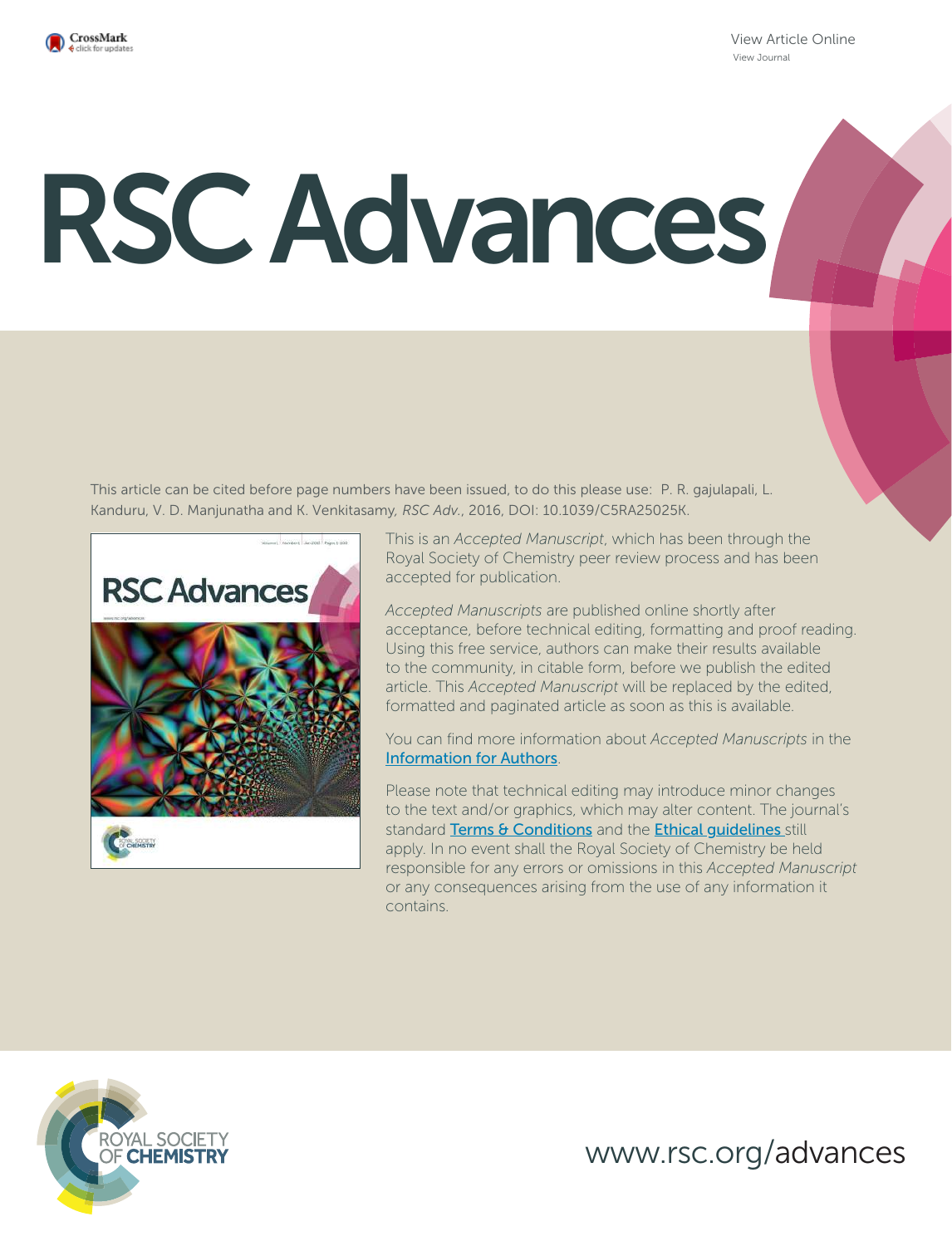Published on 22 January 2016. Downloaded by George Washington University on 22/01/2016 13:15:16.

Published on 22 January 2016. Downloaded by George Washington University on 22/01/2016 13:15:16

# **Journal Name**



Received 00th January 20xx, Accepted 00th January 20xx

DOI: 10.1039/x0xx00000x

## **www.rsc.org/**

**Organocatalytic Construction of Spirooxindole Naphthoquinones through Michael/hemiketalization using** *L***-Proline derived Bifunctional Thiourea** 

V Pratap Reddy Gajulapalli, Kanduru Lokesh, Manjunatha Vishwanath and Venkitasamy Kesavan\*

**Michael/hemiketalization of 2-hydroxy-1,4-naphthoquinone to oxindole ketoester was studied using a series of chiral bifunctional organocatalysts. Good yields (up to 91%) and excellent enantioselectivities (up to 98%) were achieved by using Proline derived thiourea catalyst. This method provides an elegant synthetic route to access oxindole containing naphthoquinone derivatives.** 

In chemical biology, researchers employ chemical probes to explore biological systems. Due to the unmet need of identifying small molecules binding partners for biological targets, access to compound collections with wide biological activities is highly desirable. This need of novel molecules to decipher cellular processes inspires synthetic chemists to construct new molecules around privileged structural motifs.<sup>1</sup> Creation of chiral molecular complexity around a biologically active scaffolds, is an ongoing challenge for synthetic organic chemists.<sup>2</sup> Enantiomerically pure spirooxindoles are being used to unravel biological pathways in recent years.<sup>3a,b,f,d</sup> Hence, heterocyclic spirooxindoles are widely targeted by synthetic chemists due to their prevalent presence in various pharmacologically active scaffolds and natural products.<sup>3c,e,g,h</sup> Intrigued by the biological activities of spirooxindoles, various groups have developed scaffold inspired enantioselective synthesis of novel spirooxindoles.<sup>4</sup> Development of these efficient methodologies make significant contribution in guiding the discovery of new chemical entities.

A large number of natural products and biologically active molecules contain quinine and naphthoquinone structural motifs.<sup>5</sup> Hence these derivatives have been explored for their antitumor, $^{6,7}$  antifungal, $^8$  molluscicidal, $^9$  anti-inflammatory, $^{10}$ trypanocidal, $11$  and leishmanicidal biological activities.<sup>12</sup>

Intrigued by the pharmacological activities of spirooxindole motifs and naphthoquinone derivatives, we wish to synthesize molecules which comprise both of these pharmacophores. The hybrid molecule, spirooxindole naphthoquinone **3**, may inherit biological activities of both spirooxindole and naphthoquinone skeletons. Synthesis of **3** could be easily achieved by tandem Michael/hemiketalization of ketoester **1** with 2-hydroxy-1,4 naphthoquinone **2**. However identification of suitable catalyst to facilitate this transformation is a formidable task.

 Organocatalysts are emerging as a method of choice to perform C-C bond formation for the efficient enantioselective assembly of complex molecular architecture enantioselectively.<sup>13</sup> Especially chiral bifunctional thioureas play a vital role in various asymmetric transformations in C-C bond formation reactions.<sup>14</sup> In our continuing efforts in identifying new catalysts for enantioselective transformations, we have developed a novel bifunctional thiourea and uncovered its potential in various asymmetric transformations.<sup>15</sup> Having demonstrated the capability of chiral proline thiourea in catalyzing C-C bond formation, we sought to explore the same catalyst for the assembly of novel spirooxindole naphthaquinones **3.** 



**Scheme 1** Strategy for enanioselective synthesis of spirooxindole naphthoquinones.

*Chemical Biology Laboratory, Department of Biotechnology, Bhupat and Jyothi Mehtha School of Biosciences, Indian Institute of Technology Madras, Chennai-600036, India. Fax: 91-44-2257 4102; Tel: 91-44-2257 4124; E-mail: vkesavan@iitm.ac.in*  †Electronic Supplementary Information (ESI) available: CCDC 985882. For ESI and crystallographic data in CIF or other format See DOI: 10.1039/b000000x/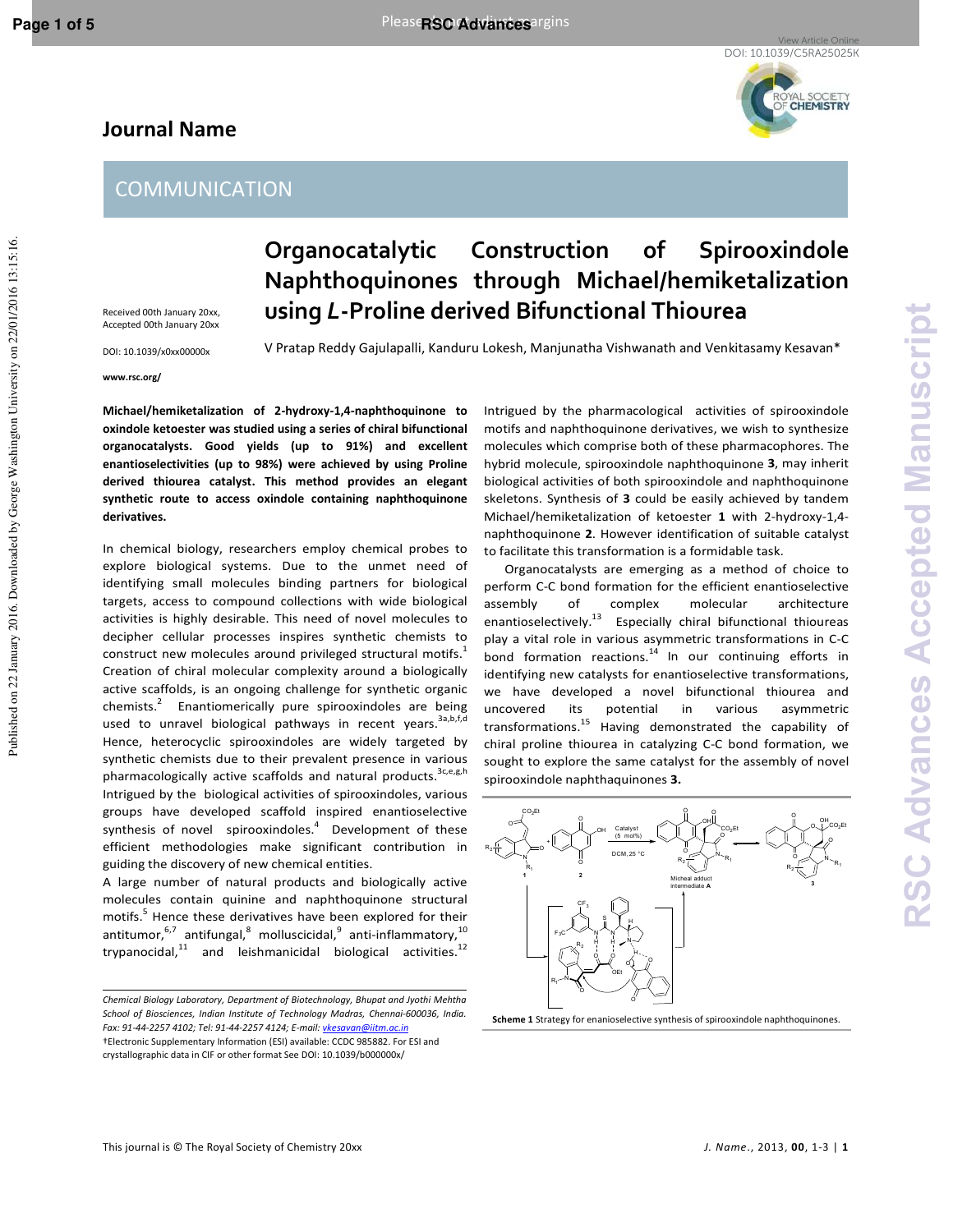N

4a Quinine 4b Quinidine

N Ņ H Ph s Ņ H R'

н

4g

N

ΗN s HN-R'

н

ОМе

**RSC Advances Accepted Manuscript**

**RSC Advances Accepted Manuscrip** 

**COMMUNICATION Journal Name** View Article Online DOI: 10.1039/C5RA25025K



**Table 1** Organocatalyst screening of Michael reaction between 2-hydroxy-1,4 naphthaquinone and oxindole ketoester<sup>i</sup>

> Cat. 4 (5 mol%) DCM 25 °C

*a* The reactions were carried out with **1a** (0.1 mmol), **2** (0.1 mmol), and catalyst **4** (0.005 mmol) in 1 ml of DCM at 25 °C. <sup>b</sup> Isolated yield. <sup>c</sup> Determined by chiral HPLC stationary phase. A minus sign indicate opposite enantiomer.

**4a** 2 81 -40 **4b** 2 84 -70 **4c** 2 82 -60 **4d** 2 82 27 **4e** 2 81 37 **4f** 2 86 -27 **4g** 1 5 81 98 **4h** 10 - -**4i** 5 86 -72 **4j 4** 80 **-84 4k** 3 81 -90 **4l** 3 83 83 **4m** 5 79 -75 **4n 5** 84 **-93** 

Yield  $<sup>b</sup>$  (%)</sup>

N

Ņ н s Ņ H

N

OMe

N

Ņ Н S R'

O Ņ

4e (b-ICD)

Ņ H N

4j Taker

c  $F_3$ 4m **4m** 4m

c  $_{\mathsf{F}_3}$ 

(%)

Ç  $_{\mathsf{F}_3}$ 

N

ΗN S HN-R'

Ak Quinine thioures

c  $F_3$ 

 $N$   $\equiv$   $N$  $R_1$ O $\rightarrow \wedge$   $\rightarrow$  O $R_1$ 

.<br>CO-Et

**4f** ((QN)<sub>2</sub>PHAL)<br>R<sub>1</sub>=Quinine

н

 $Entry$  catalyst Time (h)

N

N

N Ņ H S Ņ Н R'

 $R = -3.5\cdot (CF_3)_2C_6H_3$ 

R R

ОН N

- -

4c Cinchonine<br>4d Cinchonidine

4h R=Ph<br>4i R=H

Ņ H s Ņ H

- - OН N

HО

 On the basis of our hypothesis (Scheme 1), ketoester **1** was reacted with 2-hydroxy-1,4- naphthoquinone **2** in the presence of various bases and bifunctional organocatalysts (5 mol%) at room temperature in dichloromethane. The results are summarized in the Table 1.

 It is evident from these observations that although chiral bases efficiently catalyzed the reaction to afford the expected spirooxindole naphthoquinone **3a** in very good yields, the enantioselectivity of the reaction was found to be poor. Only quinidine **4b** yielded the expected product with a moderate enantiomeric excess of 70% (Table 1, entry 2). In screening

bifunctional organocatalysts, we decided to firstly evaluate *L*proline derived thiourea **4g** developed by our group. To our delight, organocatalyst **4g** efficiently transformed the reactants into spirooxindole naphthoquinone **3a** in very good yield and excellent enantioselectivity (Table 1, entry 7). To demonstrate the requirement of stereogenic centre at the carbon bearing thiourea moiety, catalysts **4h** and **4i** were evaluated in the synthesis of spirooxindole naphthoquinone **3a**.

 Diphenyl substitutions on stereogenic center suppressed the catalytic efficiency of **4h** entirely and no product formation was observed (Table 1, entry 8). Although employment of organocatalyst **4i** furnished the expected product in 86% yield and the enantimeric excess was only moderate (Table 1, entry 9). HPLC profile proved that the opposite stereoisomer was obtained when organocatalyst **4i** was employed. This shows that stereochemical outcome in assembling spirooxindole naphthaquinones, is controlled by the newly created stereogenic carbon which bears thiourea moiety.

 The efficiency of widely used thioureas was also examined in constructing spirooxindole naphthoquinone **3a** (Table 1, entries 10-12). Takemoto **4j**, quinine **4k** and quinidine **4l** derived thioureas catalysed the transformation to afford the expected product **3a** in good yields. The enantioselectivity of the product **3a** was found to be little lower in case of Takemoto thiourea **4j** and quinidine thiourea **4l** (Table 1, entries 10 and 11), when compared with quinine derived thiourea **4k** (Table 1, entry 12). Formation of spirooxindole naphthoquinone **3a** was carried out in the presence of thioureas containing pyrrolidine ring **4m** and **4n** (Table 1, entries 13-14). The enantioselectivity got reduced, when thiourea **4m** was employed as the catalyst (Table 1, entry 13). Valinol derived thiourea **4n** furnished the product **3a** with 84% yield and 93% ee (Table 1, entry 14). It is evident from Table 1 that proline derived bifunctional organocatalyst **4g** is the most effective catalyst in furnishing the expected product with very good yield and excellent enantioselectivity (98% ee).

 Encouraged by the successful construction of optically active spirooxindole naphthoquinone **3a**, we probed the scope of this reaction with the range of oxindole ketoesters **1**. We are glad to observe that irrespective of *N*1 substitution, the expected products were obtained with no significant loss of yield and enantioselectivity. *N*-benzyl **1b**, *N*-propargyl **1c** and *N*-allyl **1d** substitutions are well tolerated in the assembly of optically active spirooxindole naphthaquinones (Table 2 entries 2-4). This suggests that organocatalyst **4g** may interact with substrate **1** in the vicinity of ketoester part preferably than oxindole moiety (Scheme 1).

 Under the optimized reaction conditions the generality of our protocol was tested using various 5-substituted oxindole ketoesters having electron-withdrawing, electron-donating and other substituents. We are pleased to note that the substitution pattern on aromatic ring had limited influence on enantioselectivity and there was no negative effect on yield. Various 5-halo substituted oxindole ketoesters **1e-1h** afforded the respective products **3e-3h** in excellent yields and enantioselectivities (Table 2, entries 5-8). Irrespective of electronic nature of 5-substituents on the aryl ring of oxindole ketoesters **1i** and **1j**, the completion of reactions were confirmed within 12 hours in very good yields and enantioselectivity (Table 2, entries 9 and 10).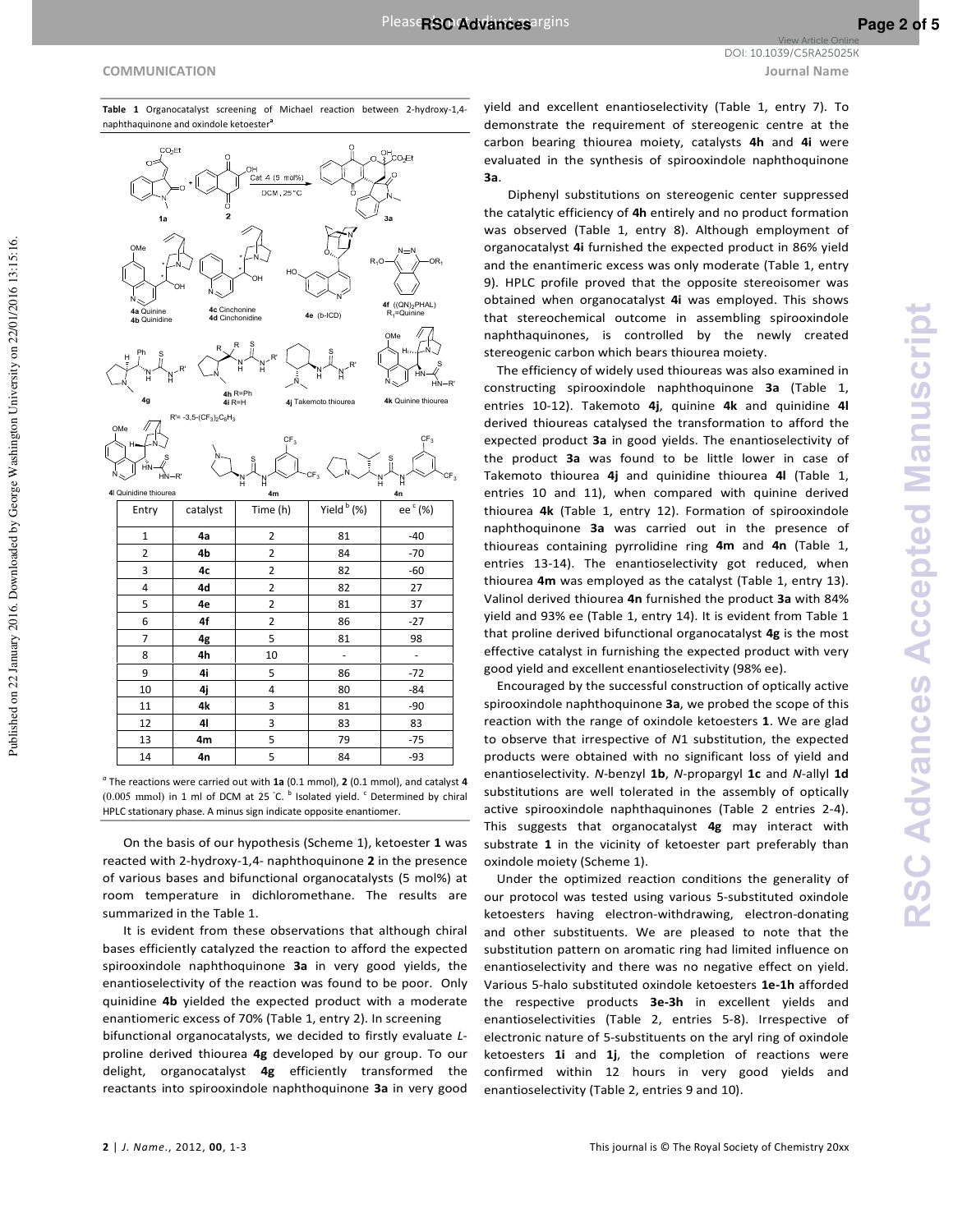organocatalyst **4g<sup>a</sup>**

**Journal Name** COMMUNICATION **COMMUNICATION** View Article Online DOI: 10.1039/C5RA25025K

| CO <sub>2</sub> Et<br>$O_{\text{L}}$ $O_{\text{L}}$ $O_{\text{L}}$ $O_{\text{L}}$ $O_{\text{R}}$ $O_{\text{R}}$ $O_{\text{R}}$ $O_{\text{R}}$ $O_{\text{R}}$ $O_{\text{R}}$ $O_{\text{R}}$ $O_{\text{R}}$ $O_{\text{R}}$ $O_{\text{R}}$ $O_{\text{R}}$ $O_{\text{R}}$ $O_{\text{R}}$ $O_{\text{R}}$ $O_{\text{R}}$ $O_{\text{R}}$ $O_{\text{R}}$ $O_{\text{R}}$<br>Ωź<br>OН<br>Cat. 4g (5 mol%)<br>Ö<br>$R_2 \frac{  }{ V }$<br>DCM, rt<br>R,<br>Χ<br>Ŕ,<br>3<br>$\overline{2}$<br>1 |                              |         |                    |            |  |  |
|--------------------------------------------------------------------------------------------------------------------------------------------------------------------------------------------------------------------------------------------------------------------------------------------------------------------------------------------------------------------------------------------------------------------------------------------------------------------------------------|------------------------------|---------|--------------------|------------|--|--|
| Entry                                                                                                                                                                                                                                                                                                                                                                                                                                                                                | $R_1, R_2$                   | Product | Yield <sup>b</sup> | $ee^c$ (%) |  |  |
|                                                                                                                                                                                                                                                                                                                                                                                                                                                                                      |                              |         | $(\%)$             |            |  |  |
| $\mathbf{1}$                                                                                                                                                                                                                                                                                                                                                                                                                                                                         | $Me, H$ 1a                   | За      | 84                 | 98         |  |  |
| 2                                                                                                                                                                                                                                                                                                                                                                                                                                                                                    | Bn, H 1b                     | 3b      | 85                 | 97         |  |  |
| 3                                                                                                                                                                                                                                                                                                                                                                                                                                                                                    | Propargyl, H 1c              | 3c      | 81                 | 93         |  |  |
| 4                                                                                                                                                                                                                                                                                                                                                                                                                                                                                    | Allyl, H 1d                  | 3d      | 86                 | 97         |  |  |
| 5                                                                                                                                                                                                                                                                                                                                                                                                                                                                                    | Me, 5-F 1e                   | 3e      | 91                 | 96         |  |  |
| 6                                                                                                                                                                                                                                                                                                                                                                                                                                                                                    | $Me15-CI1f$                  | 3f      | 88                 | 98         |  |  |
| $\overline{7}$                                                                                                                                                                                                                                                                                                                                                                                                                                                                       | Me, 5-Br 1g                  | 3g      | 91                 | 96         |  |  |
| 8                                                                                                                                                                                                                                                                                                                                                                                                                                                                                    | Me, 5-1 1h                   | 3h      | 90                 | 98         |  |  |
| 9                                                                                                                                                                                                                                                                                                                                                                                                                                                                                    | Me,5-OMe 1i                  | 3i      | 82                 | 95         |  |  |
| 10                                                                                                                                                                                                                                                                                                                                                                                                                                                                                   | $Me$ , 5-OCF <sub>3</sub> 1j | 3j      | 86                 | 90         |  |  |
| 11                                                                                                                                                                                                                                                                                                                                                                                                                                                                                   | Me, 5,7-dimethyl 1k          | 3k      | 81                 | 89         |  |  |
| 12                                                                                                                                                                                                                                                                                                                                                                                                                                                                                   | Me, 7F 11                    | 31      | 81                 | 94         |  |  |
| 13                                                                                                                                                                                                                                                                                                                                                                                                                                                                                   | $H,H$ 1m                     | 3m      | 78                 | $50(60)^d$ |  |  |

**Table 2** Substrate scope of asymmetric Michael/ hemiketalization reaction using

*<sup>a</sup>*The reactions were carried out with **1** (0.1 mmol), **2** (0.1 mmol), and catalyst **4g** (0.005 mmol) in 1 ml of DCM at rt for 5h.  $<sup>b</sup>$  Isolated yield.  $<sup>c</sup>$  Determined using</sup></sup> chiral HPLC stationary phase. <sup>d</sup> Reaction was carried out at 5 °C

 Presence of 5,7-dimethyl **1k** and 7-F **1l** of oxindole ketoesters did not affect enantioselectivity and the desired products **3k** and **3l** were isolated in good yields (Table 2, entries 11 and 12). Oxindole ketoester which is devoid of substitutions of *N*1 atom underwent Michael addition followed by intramolecular cyclisation to yield the product **3m** in 78% yield and 50% ee. Lowering of temperature to 5 °C, the enantioselectivity was improved to 60%. Further lowering the temperature did not result in expected improvement of enantioselectivity. This result suggests that when there is no substituent on *N*1 atom, there may be a competitive binding of organocatalyst with oxindole moiety of ketoester as well as interacting with ketoester portion. Activation of both reactants may not be possible if the catalyst interacts with oxindole moiety instead of ketoester portion. Thus, the moderate ee observed for oxindole ketoester **1m** may be attributed to the competitive binding (Table 2, entry 13).

 In order to show the potentiality of this methodology, the reaction was carried out with 2 mmol of **1a**, in the presence of 5 mol% of catalyst **4g** under the optimized conditions. The desired product **3a** was afforded with no loss in yield and 88% enantioselectivity. Thus we established an asymmetric protocol to construct a wide range of spiro oxindole frameworks with excellent enantioselectivity.

**Table 3** Conversion of spirooxindole naphthoquinones **3** to spirooxindole dihydropyridine naphthaquinones **5**



| Entry | $R_1, R_2$           | Product | Yield $(\%)^b$ | ee (%) <sup>c</sup> |
|-------|----------------------|---------|----------------|---------------------|
|       |                      |         |                |                     |
|       | Allyl, H, 3d         | 5a      | 89             | 89                  |
| 2     | Me, 5-I, 3h          | 5b      | 80             | 96                  |
| 3     | Me, 5,7-dimethyl, 3k | 5с      | 85             | 80                  |
| 4     | Me, 7-F, 3I          | 5d      | 90             | 98                  |
| 5     | Me, 5-Cl, 3f         | 5e      | 82             | 97                  |

<sup>a</sup>The reactions were carried out with **3** (0.1 mmol), NH<sub>4</sub>OAc (0.15 mmol) in ethanol at rt for 6h, <sup>b</sup> Isolated yield. <sup>c</sup> Determined using chiral HPLC stationary phase.

Our efforts to crystallize synthesized compounds **3** did not yield fruitful result. Hence to demonstrate the potential application of these derivatives **3** and to determine absolute configuration at spiro centre, the compounds **3** were treated with ammonium acetate at ambient temperature in ethanol to yield spirooxindole dihydropyridine naphthoquinones derivatives **5** (Table 3, entries 1-5). To our delight structure of product **5b** was confirmed by single-crystal X-ray analysis and absolute configuration was determined to be "*R*" (Figure 1).

 The reaction mechanism is proposed via Michael addition followed by hemiketalization catalyzed by bifunctional catalyst **4g** (Figure 2). Oxindole ketoester **1** is activated to nucleophilic attack through double hydrogen-bonding interactions with the thiourea group of catalyst **4g** and tertiary amine of catalyst deprotonates 2-hydroxynaphthaquinone **2**. The resulting ammonium ion forms another hydrogen bond with the enolate of **2**. The electron-rich α-carbon atom of 2 hydroxynaphthoquinone **2** predominantly attacks the *Re*-face of the electron-deficient oxindole ketoester **1** to generate the Micheal adduct intermediate **A** and subsequent intramolecular cyclization afforded the spirooxindole naphthoquinones **3** with "*R*" as absolute configuration at spirocentre of oxindole moiety (Figure 2).



**Figure 1** X-ray crystal structure of compound **5b**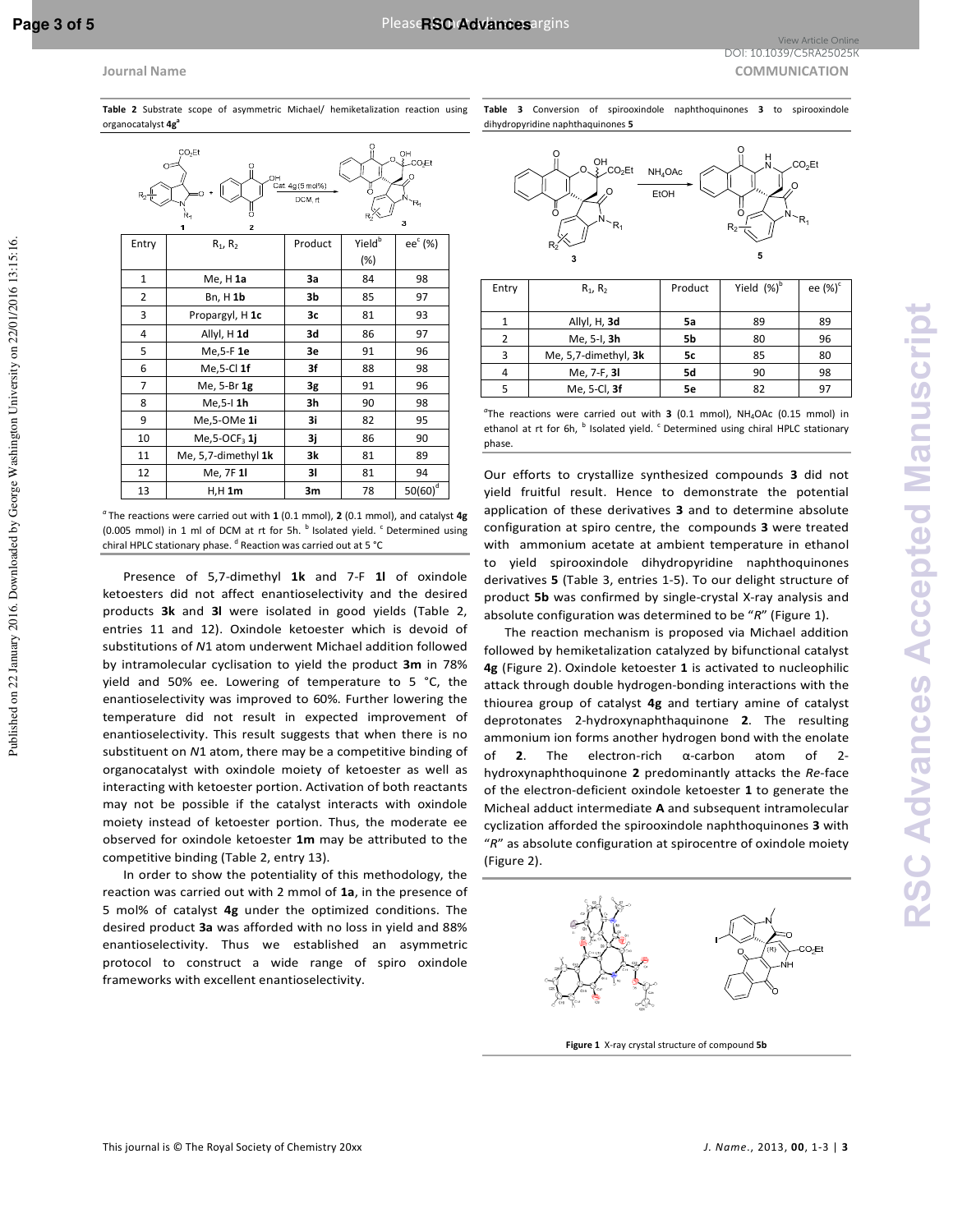

Figure 2 Plausible mechanism for Michael/hemiketalization reaction

# **Conclusions**

In conclusion, we have demonstrated highly efficient Michael/hemiketalization reaction for the construction of spirooxindole naphthoquinones with good yields (78-91%) and excellent enantioselectivities (up to 98% ee). To the best our enantioselective knowledge. no spirooxindole naphthoquinones have been reported previously. Proline based thiourea 4g was identified as the efficient catalyst for this transformation.

# **Acknowledgements**

We acknowledge CEFIPRA, New Delhi (Grant No.4803-4) for financial assistance, GVP thanks Council of Scientific and Industrial Research for research fellowship. We thank Dr. C. Baby at Sophisticated Analytical Instrument Facility (SAIF), IIT Madras for NMR analysis. We thank Dr. Sudha devi for crystallographic analysis SAIF-IIT Madras for spectral analysis.

# **Notes and references**

- 1. a) Kneller, R. Nat. Rev. Drug Discovery 2010, 9, 955. b) Kim, J.; Kim, H.; Park, S. B. J. Am. Chem. Soc. 2014, 136, 14629-14638.
- 2. a) Galloway, W. R. J. D.; Isidro-Llobet, A.; Spring, D. R. Nat. Commun. 2010, 1, 13. b) Badillo, J. J.; Hanhan, N. V.; Franz, A. K. Curr. Opin. Drug Discovery Dev. 2010, 13 ,758-776.
- 3. a) Galliford, C. V.; Scheidt, K. A. Angew. Chem., Int. Ed. 2007, 46, 8748-8758. b) Rottmann, M.; McNamara, C.; Yeung, B. K. S.; Lee, M. C. S.; Zou, B.; Russell, B.; Seitz, P.; Plouffe, D. M.; Dharia, N. V.; Tan, J.; Cohen, S. B.; Spencer, K. R.; Gonzalez-Paez, G. E.; Lakshminarayana, S. B.; Goh, A.; Suwanarusk, R.; Jegla, T.; Schmitt, E. K.; Beck, H.-P.; Brun, R.; Nosten, F.; Renia, L.; Dartois, V.; Keller, T. H.; Fidock, D. A.; Winzeler, E. A.; Diagana, T. T. Science 2010, 329, 1175-1180. c) A. Lauria, M. Tutone, M. Ippolito, L. Pantano, A. M. Almerico, Curr. Med. Chem. 2010, 17, 3142-3154. d) Zhao, Y.; Liu, L.; Sun, W.; Lu, J.; McEachern, D.; Li, X.; Yu, S.; Bernard, D.; Ochsenbein, P.; Ferey, V.; Carry, J.-C.; Deschamps, J. R.; Sun, D.; Wang, S. J. Am. Chem. Soc.<br>2013, 135, 7223-7234. e) Y. Zhao, L. Liu, W. Sun, J. Lu, D. McEachern, X. Li, S. Yu, D. Bernard, P. Ochsenbein, V. Ferey, J.-C. Carry, J. R. Deschamps, D. Sun, S. Wang, J. Am. Chem. Soc. 2013, 135, 7223-7234. f) Kia, Y.; Osman, H.; Kumar, R. S.; Murugaiyah, V.; Basiri, A.; Perumal, S.; Razak, I. A. Bioorg Med Chem Lett 2013, 23, 2979-83. g) R. Narayan, M. Potowski, Z.-J. Jia, A. P. Antonchick, H. Waldmann, Acc. Chem. Res. 2014, 47, 1296-1310. h) Y. Zhao, A. Aguilar, D. Bernard, S. Wang, J. Med. Chem. 2015, 58, 1038-1052.
- 4. a) Ding, K.; Lu, Y.; Nikolovska-Coleska, Z.; Qiu, S.; Ding, Y.; Gao, W.; Stuckey, J.; Krajewski, K.; Roller, P. P.; Tomita, Y.; Parrish, D. A.; Deschamps, J. R.; Wang, S. J. Am. Chem. Soc. 2005, 127, 10130-10131. b) Chen, X.-H.; Wei, Q.; Luo, S.-W.; Xiao, H.; Gong, L.-Z. J. Am. Chem. Soc. 2009, 131, 13819-13825. c) Jiang, X.; Cao, Y.; Wang, Y.; Liu, L.; Shen, F.; Wang, R. J. Am. Chem. Soc. 2010, 132, 15328-15333.

d) Antonchick, A. P.; Gerding-Reimers, C.; Catarinella, M.; Schuermann, M.; Preut, H.; Ziegler, S.; Rauh, D.; Waldmann, H. Nat. Chem. 2010, 2, 735-740. e) Zhou, X.; Xiao, T.; Iwama, Y.; Qin, Y. Angew. Chem., Int. Ed. 2012, 51 ,4909-4912.f) Jiang, X.; Sun, Y.; Yao, J.; Cao, Y.; Kai, M.; He, N.; Zhang, X.; Wang, Y.; Wang, R. Adv. Synth. Catal. 2012, 354, 917-925. g) Mundal, D. A.; Sarpong, R. Org. Lett. 2013, 15, 4952-4955. h) Shi, X.-M.; Dong, W.-P.; Zhu, L.-P.; Jiang, X.-X.; Wang, R. Adv. Synth. Catal. 2013, 355, 3119-3123. f) Santos, M. M. M. Tetrahedron 2014, 70, 9735-9757. g) Liu, Y.-K.; Nappi, M.; Arceo, E.; Vera, S.; Melchiorre, P., J. Am. Chem. Soc. 2011, 133, 15212-15218. h) Tan, B.; Hernandez-Torres, G.; Barbas, C. F., J. Am. Chem. Soc. 2011, 133, 12354-12357.

- Girard, M.; Kindack, D.; Dawson, B. A.; Ethier, J. C.; Awang, D. V. C. J. Nat. Prod. 1988, 51, 1023-4. b) Tandon, V. K.; Yadav, D. B.; Singh, R. V.; Chaturvedi, A. K.; Shukla, P. K. Bioorg. Med. Chem. Lett. 2005, 15, 5324-5328. c) Gomez-Monterrey, I.; Santelli, G.; Campiglia, P.; Califano, D.; Falasconi, F.; Pisano, C.; Vesci, L.; Lama, T.; Grieco, P.; Novellino, E. J. Med. Chem. 2005, 48, 1152-1157. d) Ventura Pinto, A.; Lisboa de Castro, S. Molecules 2009, 14, 4570-4590.
- Zhao, Y.; Yu, S.; Sun, W.; Liu, L.; Lu, J.; McEachern, D.; Shargary, S.; 6. Bernard, D.; Li, X.; Zhao, T.; Zou, P.; Sun, D.; Wang, S. J. Med. Chem. 2013, 56, 5553-5561.
- $7.$ Liu, K. K. C.; Li, J.; Sakya, S. Mini-Rev. Med. Chem. 2004, 4, 1105-1125
- $\mathbf{R}$ Gafner, S.; Wolfender, J.-L.; Nianga, M.; Stoeckli-Evans, H.; Hostetmann, K. Phytochemistry, 1996, 42, 1315-1320.
- Camara, C. A.; Silva, T. M. S.; Da-Silva, T. G.; Martins, R. M.; Barbosa, T. P.; Pinto, A. C.; Vargas, M. D. An. Acad. Bras. Cienc. 2008, 80, 329-334
- 10. Mishra, P. D.; Verekar, S. A.; Kulkarni-Almeida, A.; Roy, S. K.; Jain, S.; Balakrishnan, A.; Vishwakarma, R.; Deshmukh, S. K. Indian J. Chem., Sect. B: Org. Chem. Incl. Med. Chem. 2013, 52B, 565-567.
- 11. Hussain, H.; Krohn, K.; Ahmad, V. U.; Miana, G. A.; Green, I. R., Lapachol: ARKIVOC 2007, 145-171.
- 12. Teixeira, M. J.; de Almeida, Y. M.; Viana, J. R.; Holanda Filha, J. G.; Rodrigues, T. P.; Romulo, J.; Prata, C., Jr.; Coelho, I. C. B.; Rao, V. S.; Pompeu, M. M. L. Phytother. Res. 2001, 15, 44-48.
- 13. a) Malerich, J. P.; Hagihara, K.; Rawal, V. H. J. Am. Chem. Soc. 2008, 130, 14416-14417.b) Grondal, C.; Jeanty, M.; Enders, D. Nat. Chem. 2010, 2, 167-178. c) Albertshofer, K.; Anderson, K. E.; Barbas, C. F. Org. Lett. 2012, 14, 5968-5971. d) Sanchez Duque, M. d. M.; Basle, O.; Genisson, Y.; Plaquevent, J.-C.; Bugaut, X.; Constantieux, T.; Rodriguez, J. Angew. Chem., Int. Ed. 2013, 52, 14143-14146. e) Lee, J. H.; Kim, D. Y. Bull. Korean Chem. Soc. 2013, 34, 1619-1620. f) Wang, Y.; Shi, F.; Yao, X.-X.; Sun, M.; Dong, L.; Tu, S.-J. Chem. - Eur. J. 2014, 20, 15047-15052. g) Jayakumar, S.; Muthusamy, S.; Prakash, M.; Kesavan, V. Eur. J. Org. Chem. 2014, 1893-1898. h) Mitchell, C. E. T.; Brenner, S. E.; Ley, S. V., Chem. Commun. (Cambridge, U. K.) 2005, 5346-5348. i) Rueping, M.; Merino, E.; Sugiono, E., Adv. Synth. Catal. 2008, 350, 2127-2131. j) Yang, W.; Du, D.-M., Adv. Synth. Catal. 2011, 353, 1241-1246. k) Molleti, N.; Singh, V. K., Org. Biomol. Chem. 2015, 13, 5243-5254.
- 14. Tan, B.; Candeias, N. R.; Barbas, C. F., 3rd, Nat Chem 2011, 3, 473-7. b) Gao, Y.; Ren, Q.; Ang, S.-M.; Wang, J. Org. Biomol. Chem. 2011, 9, 3691-3697. C) Zhou, F.; Ding, M.; Liu, Y.-L.; Wang, C.-H.; Ji, C.-B.; Zhang, Y.-Y.; Zhou, J. Adv. Synth. Catal. 2011, 353, 2945-2952. d) Curti, C.; Rassu, G.; Zambrano, V.; Pinna, L.; Pelosi, G.; Sartori, A.; Battistini, L.; Zanardi, F.; Casiraghi, G. Angew. Chem., Int. Ed. 2012, 51, 6200-6204. e) Sun, W.; Zhu, G.; Wu, C.; Li, G.; Hong, L.; Wang, R. Angew. Chem., Int. Ed. 2013, 52, 8633-8637. f) Shi, Y.; Lin, A.; Mao, H.; Mao, Z.; Li, W.; Hu, H.; Zhu, C.; Cheng, Y. Chem. - Eur. J. 2013, 19, 1914-1918. g) Fu, Z.-K.; Pan, J.-Y.; Xu, D.-C.; Xie, J.-W. RSC Adv. 2014, 4, 51548-51557. h) Montesinos-Magraner, M.; Vila, C.; Canton, R.; Blay, G.; Fernandez, I.; Munoz, M. C.; Pedro, J. R., Angew. Chem., Int. Ed. 2015, 54, 1-6.
- 15.a) Vinayagam, P.; Vishwanath, M.; Kesavan, V. Tetrahedron: Asymmetry 2014, 25, 1252. b) Pratap Reddy Gajulapalli, V.; Vinayagam, P.; Kesavan, V. Org. Biomol. Chem. 2014, 12, 4186-4191; c) V. P. Reddy Gajulapalli, P. Vinayagam, V. Kesavan, RSC Adv. 2015, 5, 7370-7379.

**Journal Name**